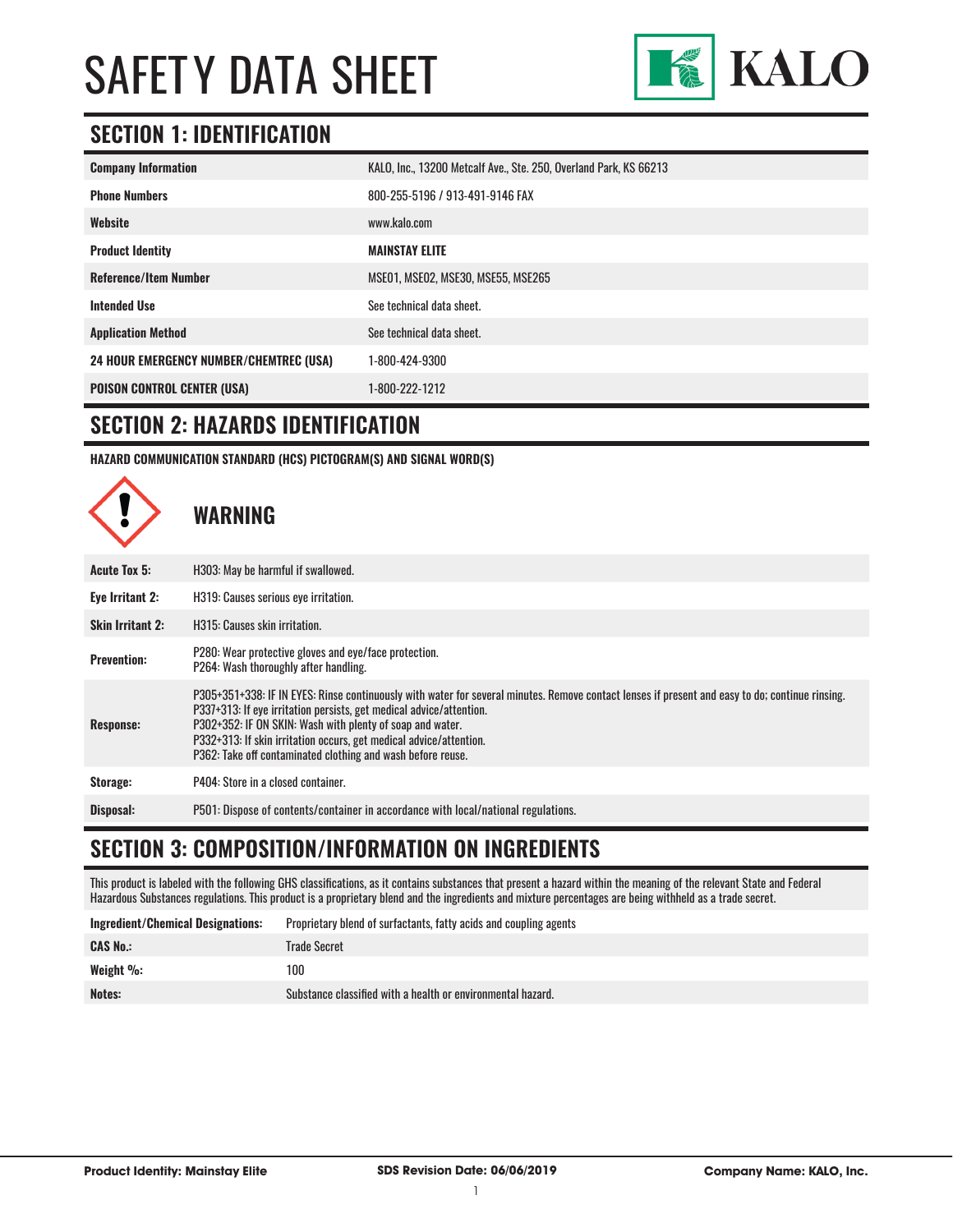

# **SECTION 4: FIRST AID MEASURES**

#### **[DESCRIPTIONS]**

| General:    | In all cases of doubt, or when symptoms persist, seek medical attention. Never give anything by mouth to an unconscious person.                                                                                                         |
|-------------|-----------------------------------------------------------------------------------------------------------------------------------------------------------------------------------------------------------------------------------------|
| Inhalation: | Remove to fresh air. Keep patient warm and at rest. If breathing is irregular or stopped, give artificial respiration. If unconscious, place in the recovery<br>position and obtain immediate medical attention. Give nothing by mouth. |
| Eyes:       | Irrigate copiously with clean fresh water for at least 10 minutes, holding the eyelids apart and seek medical attention.                                                                                                                |
| Skin:       | Remove contaminated clothing. Wash skin thoroughly with soap and water or use a recognized skin cleanser. Do NOT use solvents or thinners.                                                                                              |
| Ingestion:  | If accidentally swallowed, obtain immediate medical attention. Keep at rest. Do NOT induce vomiting.                                                                                                                                    |
|             | [MOST IMPORTANT SYMPTOMS AND EFFECTS, BOTH ACUTE AND DELAYED]                                                                                                                                                                           |
| Overview:   | No adverse symptoms or effects anticipated under normal handling conditions. See Section 2 for further details.                                                                                                                         |
| Eyes:       | Causes serious eye irritation.                                                                                                                                                                                                          |
| Skin:       | Causes skin irritation.                                                                                                                                                                                                                 |
| Ingestion:  | May be harmful if swallowed.                                                                                                                                                                                                            |

# **SECTION 5: FIREFIGHTING MEASURES**

| <b>Extinguishing Media:</b>     | Alcohol resistant foam, CO <sup>2</sup> , powder, or water spray. Do not use water jet.                                                                                                                                                                                                                                                                |
|---------------------------------|--------------------------------------------------------------------------------------------------------------------------------------------------------------------------------------------------------------------------------------------------------------------------------------------------------------------------------------------------------|
| <b>Special Hazards:</b>         | Combustion may yield smoke, carbon monoxide, and other products of incomplete combustion. Oxides of sulfur, nitrogen or phosphorus may<br>also be formed. Never use welding or cutting torches on or near container, even if empty.                                                                                                                    |
| <b>Advice For Firefighters:</b> | Evacuate area. Prevent contamination from run-off of adjacent areas, streams, drinking water and sewers. Do not flush down sewers or other<br>drainage systems. Exposed firefighters must wear standard protective equipment and in enclosed areas self-contained breathing apparatus.<br>Use water-spray to cool fire-exposed surfaces and personnel. |

# **SECTION 6: ACCIDENTAL RELEASE MEASURES**

| <b>Precautions/Procedures:</b>                                         | Keep all sources of ignition away from spill/release. In case of a major spill or spillage in a confined space evacuate the area and<br>check vapor levels.                                                                                                                                                                                                                                                                                                                                                                                                                                                                                                               |
|------------------------------------------------------------------------|---------------------------------------------------------------------------------------------------------------------------------------------------------------------------------------------------------------------------------------------------------------------------------------------------------------------------------------------------------------------------------------------------------------------------------------------------------------------------------------------------------------------------------------------------------------------------------------------------------------------------------------------------------------------------|
| <b>Environmental Precautions:</b>                                      | Do not allow spills to enter drains or water courses.                                                                                                                                                                                                                                                                                                                                                                                                                                                                                                                                                                                                                     |
| <b>Methods and Material For</b><br><b>Containment and Cleaning Up:</b> | Ventilate the area and avoid breathing vapors. Take the personal protective measures listed in Section 8. Contain and absorb spillage<br>with non-combustible materials (e.g. sand/earth/vermiculite). Place in closed containers outside buildings and dispose of according<br>to the Waste Regulations (see Section 13). Clean, preferably with a detergent. Do not use solvents. Do not allow spills to enter drains<br>or water courses. If drains, sewers, streams or lakes are contaminated, inform the local water company immediately. In the case of<br>contamination of rivers, streams, or lakes, the Environmental Protection Agency should also be informed. |

# **SECTION 7: HANDLING AND STORAGE**

| <b>Precautions For Safe Handling:</b> | Do not get in eyes, on skin, or on clothing. Do not breathe vapors or mists. Keep container closed. Use only with adequate<br>ventilation. Use good personal hygiene practices. Wash hands before eating, drinking, smoking. Remove contaminated clothing<br>and wash before reuse. Destroy contaminated belts and shoes and other items that cannot be decontaminated. Have eyewash<br>accessible to use in handling area. See Section 2 for further details. |
|---------------------------------------|----------------------------------------------------------------------------------------------------------------------------------------------------------------------------------------------------------------------------------------------------------------------------------------------------------------------------------------------------------------------------------------------------------------------------------------------------------------|
| <b>Conditions For Safe Storage:</b>   | Store in tightly closed containers in dry, well-ventilated area, away from excessive heat and incompatibles.<br>See Section 2 for further details.                                                                                                                                                                                                                                                                                                             |
| <b>Incompatible Materials:</b>        | Oxidizing agents, strong acids, strong bases.                                                                                                                                                                                                                                                                                                                                                                                                                  |
| <b>Specific End Use(s):</b>           | See technical data sheet.                                                                                                                                                                                                                                                                                                                                                                                                                                      |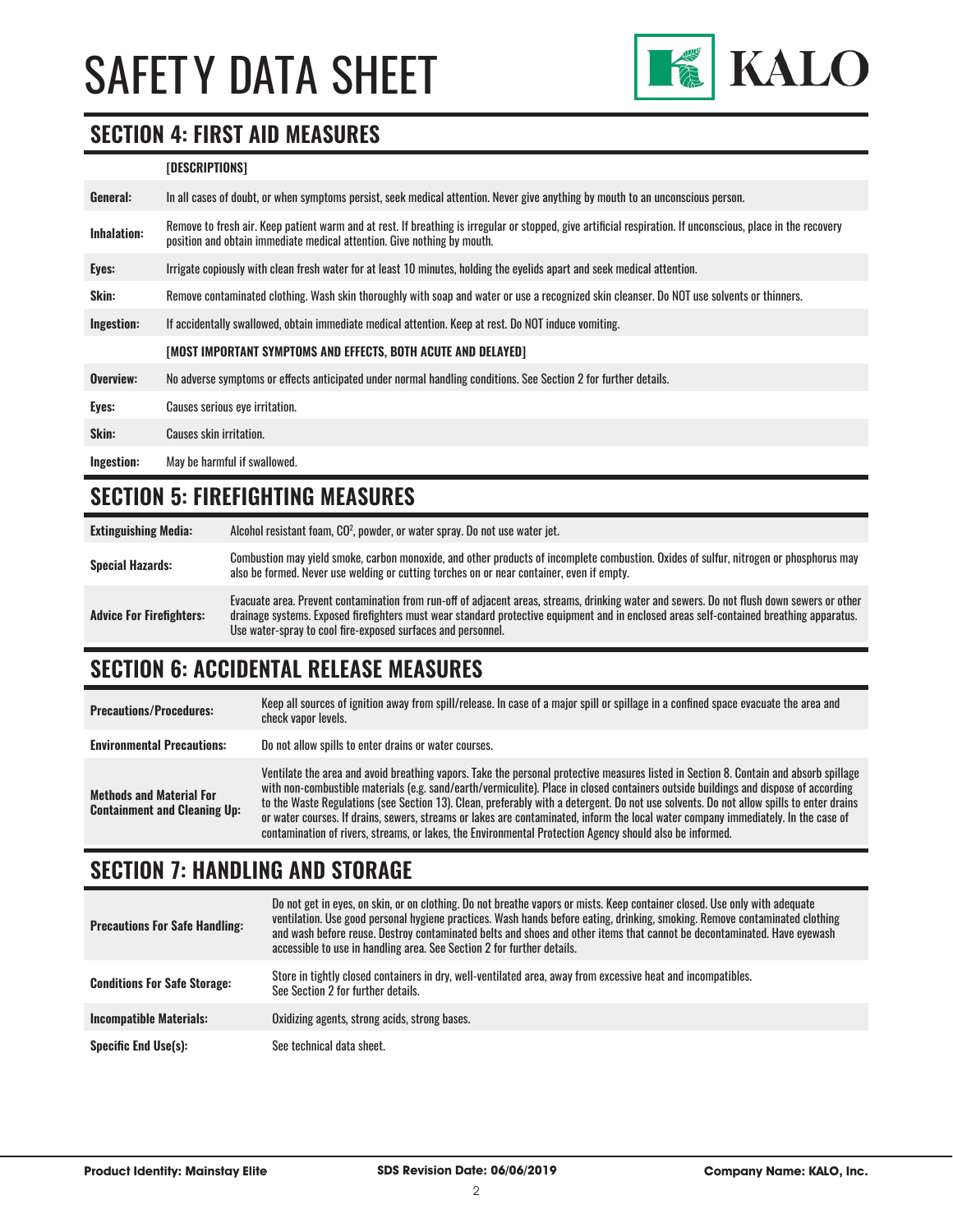

### **SECTION 8: EXPOSURE CONTROLS/PERSONAL PROTECTION**

| <b>Exposure Data:</b>        | This product contains no ingredients (at greater than 0.1%) with established limits for exposure under OSHA, ACGIH and/or NIOSH.                                                                                                                                                                                                       |
|------------------------------|----------------------------------------------------------------------------------------------------------------------------------------------------------------------------------------------------------------------------------------------------------------------------------------------------------------------------------------|
| <b>Carcinogen Data:</b>      | This product contains no ingredients (at greater than 0.1%) that are suspected of being or known to be a carcinogen under OSHA, NTP or IARC.                                                                                                                                                                                           |
|                              | [PERSONAL PROTECTIVE EQUIPMENT]                                                                                                                                                                                                                                                                                                        |
| <b>Respiratory:</b>          | If workers are exposed to concentrations above the exposure limit, they must use the appropriate certified respirators.                                                                                                                                                                                                                |
| Eyes:                        | Wear safety eyewear (e.g. safety spectacles/goggles/visors) to protect against the splash of liquids.                                                                                                                                                                                                                                  |
| Skin:                        | Overalls, which cover the body, arms, and legs, should be worn. Skin should not be exposed. All parts of the body should be washed after<br>contact.                                                                                                                                                                                   |
| <b>Engineering Controls:</b> | Provide adequate ventilation. Where reasonably practicable, this should be achieved by the use of local exhaust ventilation and good general<br>extraction. If these are not sufficient to maintain concentrations of particulates, and any vapor below occupational exposure limits, suitable<br>respiratory protection must be worn. |
| <b>Other Work Practices:</b> | See technical data sheet.                                                                                                                                                                                                                                                                                                              |

# **SECTION 9: PHYSICAL AND CHEMICAL PROPERTIES**

| Appearance:                                       | <b>Clear Golden Liquid</b>     |
|---------------------------------------------------|--------------------------------|
| Odor:                                             | Fatty                          |
| <b>Odor Threshold:</b>                            | <b>Not Measured</b>            |
| pH:                                               | 4.0-6.0 (1% aqueous solution)  |
| <b>Specific Gravity:</b>                          | 1.02 @ 20°C                    |
| <b>Flashpoint:</b>                                | >200°F (>93°C) SETA Closed Cup |
| <b>Solubility in Water:</b>                       | Dispersible                    |
| Viscosity (cSt):                                  | <b>Not Measured</b>            |
| $VOC\%$ :                                         | <b>Not Measured</b>            |
| <b>Vapor Pressure (Pa):</b>                       | <b>Not Measured</b>            |
| <b>Vapor Density:</b>                             | <b>Not Measured</b>            |
| <b>Melting/Freezing Points:</b>                   | <b>Not Measured</b>            |
| Initial Boiling Point/Range (OF/OC):              | Not Measured                   |
| <b>Flammability (Solid, Gas):</b>                 | <b>Not Measured</b>            |
| <b>Upper Flammability/Explosive Limits:</b>       | Not Measured                   |
| <b>Lower Flammability/Explosive Limits:</b>       | <b>Not Measured</b>            |
| <b>Decomposition Temperature:</b>                 | <b>Not Measured</b>            |
| <b>Auto-Ignition Temperature:</b>                 | Not Measured                   |
| Partition Co-Efficient n-octanol/water (Log Kow): | <b>Not Measured</b>            |
| <b>Evaporation Rate (Ether=1):</b>                | Not Measured                   |
| Other:                                            | No other relevant information. |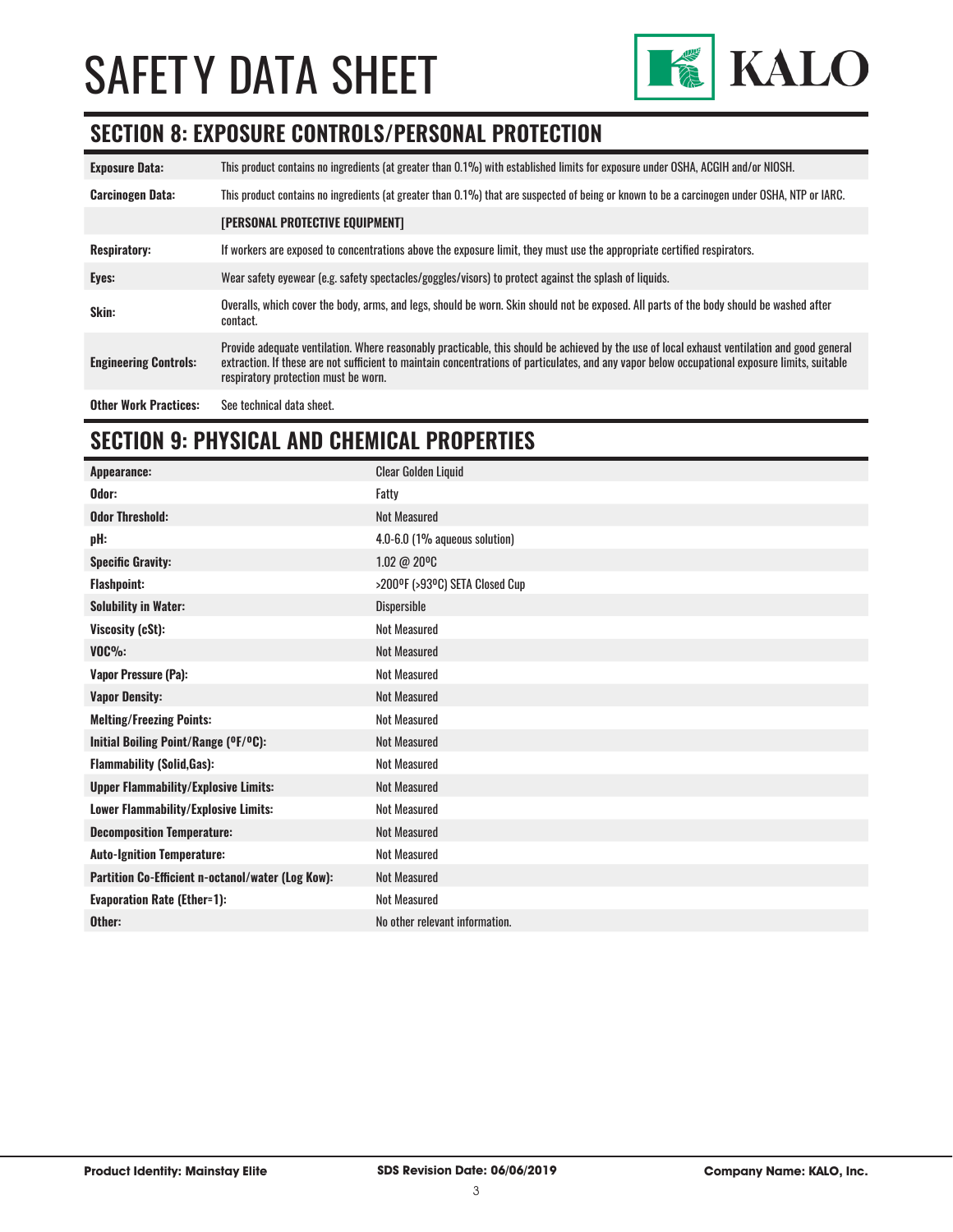

# **SECTION 10: STABILITY AND REACTIVITY**

| <b>Reactivity:</b>                       | Not chemically reactive.                                                                                |
|------------------------------------------|---------------------------------------------------------------------------------------------------------|
| <b>Chemical Stability:</b>               | Stable under normal ambient and anticipated conditions of use.                                          |
| <b>Hazardous Reactions:</b>              | Hazardous reactions not anticipated.                                                                    |
| <b>Conditions To Avoid:</b>              | Extended exposure to high temperatures can cause decomposition. Avoid all possible sources of ignition. |
| <b>Incompatible Materials:</b>           | Oxidizing agents, strong acids, strong bases.                                                           |
| <b>Hazardous Decomposition Products:</b> | Not anticipated under normal conditions of use.                                                         |

# **SECTION 11: TOXICOLOGICAL INFORMATION**

|                                                                   | [ACUTE TOXICITY ESTIMATE]                                         |                            |
|-------------------------------------------------------------------|-------------------------------------------------------------------|----------------------------|
| Ingredients:                                                      | Proprietary Blend of Surfactants, Fatty Acids and Coupling Agents |                            |
| Oral LD50mg/kg:                                                   | >2,500.00/Category: 5                                             |                            |
| Skin LD50mg/kg:                                                   | >5,000.00/Category: NA                                            |                            |
| Inhalation Vapor LC50mg/L/4hr:                                    | No Data Available                                                 |                            |
| Inhalation Dust/Mist LC50mg/L/4hr:                                | No Data Available                                                 |                            |
| <b>ITEM</b>                                                       | <b>HAZARD</b>                                                     | <b>CATEGORY</b>            |
| <b>Acute Toxicity (mouth):</b>                                    | May be harmful if swallowed.                                      | 5                          |
| <b>Acute Toxicity (skin):</b>                                     | <b>Not Applicable</b>                                             | $\qquad \qquad -$          |
| <b>Acute Toxicity (inhalation):</b>                               | <b>Not Applicable</b>                                             | $\overline{\phantom{a}}$   |
| <b>Skin Corrosion/Irritation:</b>                                 | <b>Causes skin irritation.</b>                                    | $\overline{2}$             |
| <b>Eye Damage/Irritation:</b>                                     | <b>Causes serious eye irritation.</b>                             | $\mathbf 2$                |
| <b>Sensitization (respiratory):</b>                               | <b>Not Applicable</b>                                             | $\overline{\phantom{a}}$   |
| <b>Sensitization (skin):</b>                                      | <b>Not Applicable</b>                                             | $\overline{\phantom{a}}$ . |
| <b>Germ Toxicity:</b>                                             | <b>Not Applicable</b>                                             | $-$                        |
| <b>Carcinogenicity:</b>                                           | <b>Not Applicable</b>                                             | $\overline{\phantom{a}}$ . |
| <b>Reproductive Toxicity:</b>                                     | <b>Not Applicable</b>                                             | $\overline{\phantom{a}}$   |
| Specific Target Organ Systemic Toxicity-Single Exposure:          | <b>Not Applicable</b>                                             | $\overline{\phantom{a}}$ . |
| <b>Specific Target Organ Systemic Toxicity-Repeated Exposure:</b> | <b>Not Applicable</b>                                             | $-$                        |
| <b>Aspiration Hazard:</b>                                         | <b>Not Applicable</b>                                             | $-$                        |

# **SECTION 12: ECOLOGICAL INFORMATION**

| Toxicity:                              | No additional information provided for this product.                                                                                            |
|----------------------------------------|-------------------------------------------------------------------------------------------------------------------------------------------------|
| <b>Aquatic Ecotoxicity:</b>            | This product is not expected to be toxic to the aquatic environment. However, no ecotoxicity testing has been conducted on this<br>preparation. |
| <b>Persistence and Degradability:</b>  | There is no data available on the preparation itself.                                                                                           |
| <b>Bioaccumulative Potential:</b>      | Not measured.                                                                                                                                   |
| <b>Mobility In Soil:</b>               | No data available.                                                                                                                              |
| <b>Results of PBT and vPvB Assess:</b> | This product contains no PBT/vPvB chemicals.                                                                                                    |